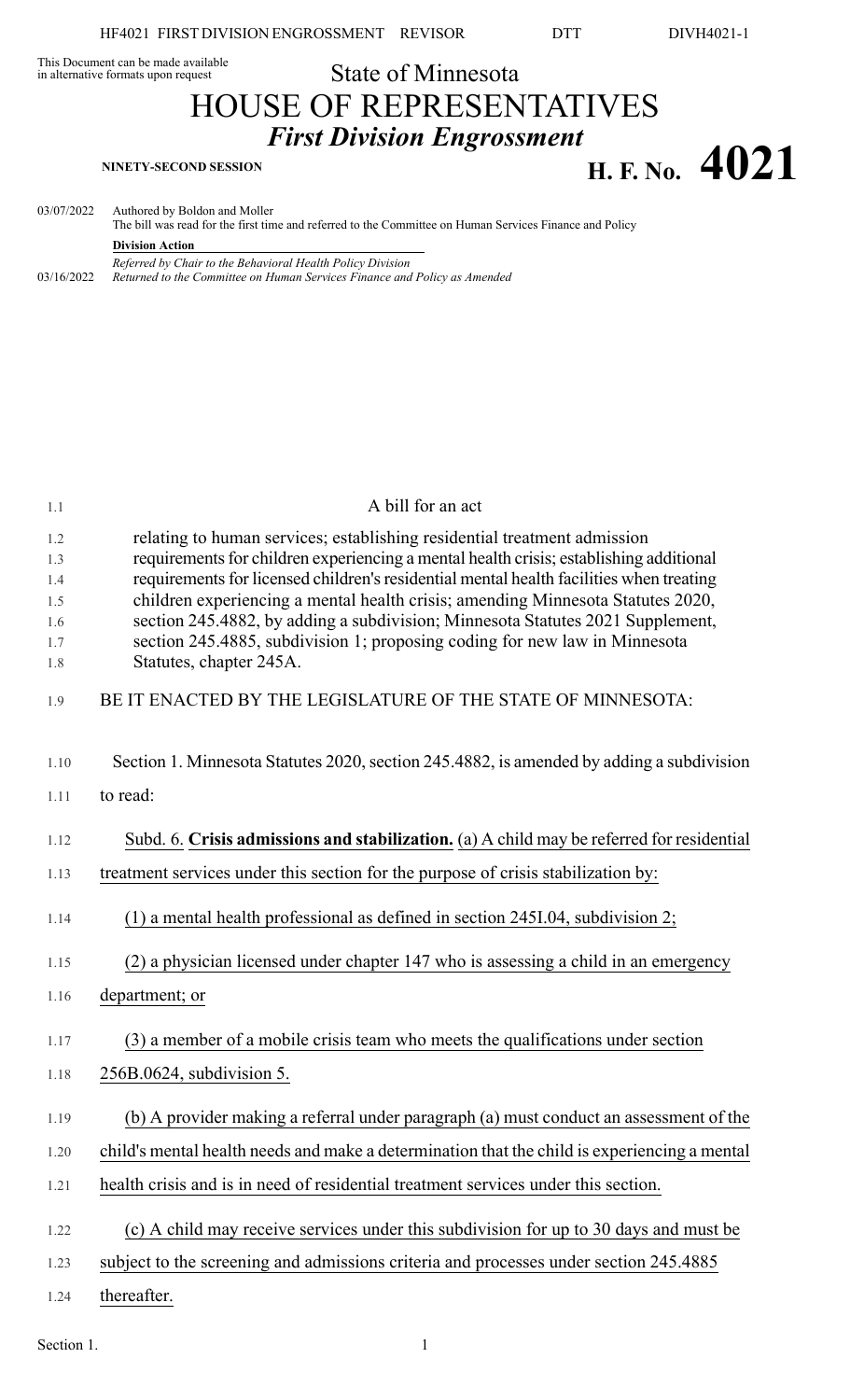2.1 (d) For a child eligible for medical assistance, the commissionershall reimburse counties 2.2 for all costs incurred for the child receiving children's residential crisis stabilization services, 2.3 including room and board costs.

2.4 Sec. 2. Minnesota Statutes 2021 Supplement, section 245.4885, subdivision 1, is amended 2.5 to read:

2.6 Subdivision 1. **Admission criteria.** (a) Prior to admission or placement, except in the 2.7 case of an emergency, all children referred for treatment of severe emotional disturbance 2.8 in a treatment foster care setting, residential treatment facility, or informally admitted to a 2.9 regional treatment center shall undergo an assessment to determine the appropriate level of 2.10 care if county funds are used to pay for the child's services. An emergency includes when 2.11 a child is in need of and has been referred for crisis stabilization services under section 2.12 245.4882, subdivision 6. A child who has been referred to residential treatment for crisis 2.13 stabilization services in a residential treatment center is not required to undergo an assessment 2.14 under this section.

2.15 (b) The county board shall determine the appropriate level of care for a child when 2.16 county-controlled funds are used to pay for the child's residential treatment under this 2.17 chapter, including residential treatment provided in a qualified residential treatment program 2.18 as defined in section 260C.007, subdivision 26d. When a county board does not have 2.19 responsibility for a child's placement and the child is enrolled in a prepaid health program 2.20 under section 256B.69, the enrolled child's contracted health plan must determine the 2.21 appropriate level of care for the child. When Indian Health Services funds or funds of a 2.22 tribally owned facility funded under the Indian Self-Determination and Education Assistance 2.23 Act, Public Law 93-638, are used for the child, the Indian Health Services or 638 tribal 2.24 health facility must determine the appropriate level of care for the child. When more than 2.25 one entity bears responsibility for a child's coverage, the entities shall coordinate level of 2.26 care determination activities for the child to the extent possible.

2.27 (c) The child's level of care determination shall determine whether the proposed treatment:

2.28 (1) is necessary;

2.29 (2) is appropriate to the child's individual treatment needs;

2.30 (3) cannot be effectively provided in the child's home; and

2.31 (4) provides a length of stay as short as possible consistent with the individual child's 2.32 needs.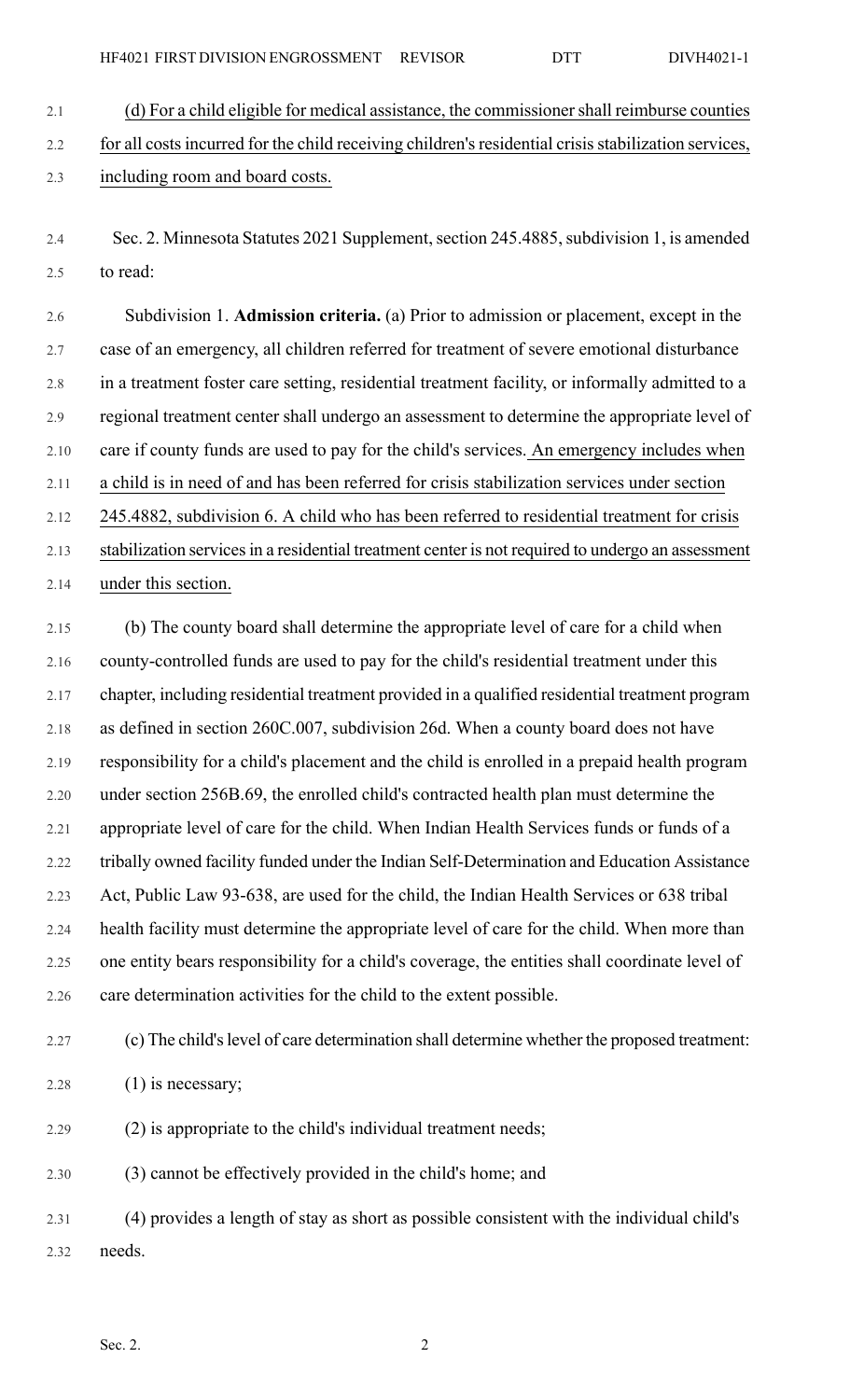3.1 (d) When a level of care determination is conducted, the county board or other entity 3.2 may not determine that a screening of a child, referral, or admission to a residential treatment 3.3 facility is not appropriate solely because services were not first provided to the child in a 3.4 less restrictive setting and the child failed to make progress toward or meet treatment goals 3.5 in the less restrictive setting. The level of care determination must be based on a diagnostic 3.6 assessment of a child that evaluates the child's family, school, and community living 3.7 situations; and an assessment of the child's need for care out of the home using a validated 3.8 tool which assesses a child's functional status and assigns an appropriate level of care to the 3.9 child. The validated tool must be approved by the commissioner of human services and 3.10 may be the validated tool approved for the child's assessment under section 260C.704 if the 3.11 juvenile treatment screening team recommended placement of the child in a qualified 3.12 residential treatment program. If a diagnostic assessment has been completed by a mental 3.13 health professional within the past 180 days, a new diagnostic assessment need not be 3.14 completed unless in the opinion of the current treating mental health professional the child's 3.15 mental health status has changed markedly since the assessment was completed. The child's 3.16 parent shall be notified if an assessment will not be completed and of the reasons. A copy 3.17 of the notice shall be placed in the child's file. Recommendations developed as part of the 3.18 level of care determination process shall include specific community services needed by 3.19 the child and, if appropriate, the child's family, and shall indicate whether these services 3.20 are available and accessible to the child and the child's family. The child and the child's 3.21 family must be invited to any meeting where the level of care determination is discussed 3.22 and decisions regarding residential treatment are made. The child and the child's family 3.23 may invite other relatives, friends, or advocates to attend these meetings.

3.24 (e) During the level of care determination process, the child, child's family, or child's 3.25 legal representative, as appropriate, must be informed of the child's eligibility for case 3.26 management services and family community support services and that an individual family 3.27 community support plan is being developed by the case manager, if assigned.

3.28 (f) The level of care determination, placement decision, and recommendations for mental 3.29 health services must be documented in the child's record and made available to the child's 3.30 family, as appropriate.

## 3.31 Sec. 3. **[245A.26] CHILDREN'S RESIDENTIAL FACILITY CRISIS** 3.32 **STABILIZATION SERVICES.**

3.33 Subdivision 1. **Definitions.** (a) For the purposes of this section, the terms defined in this 3.34 subdivision have the meanings given.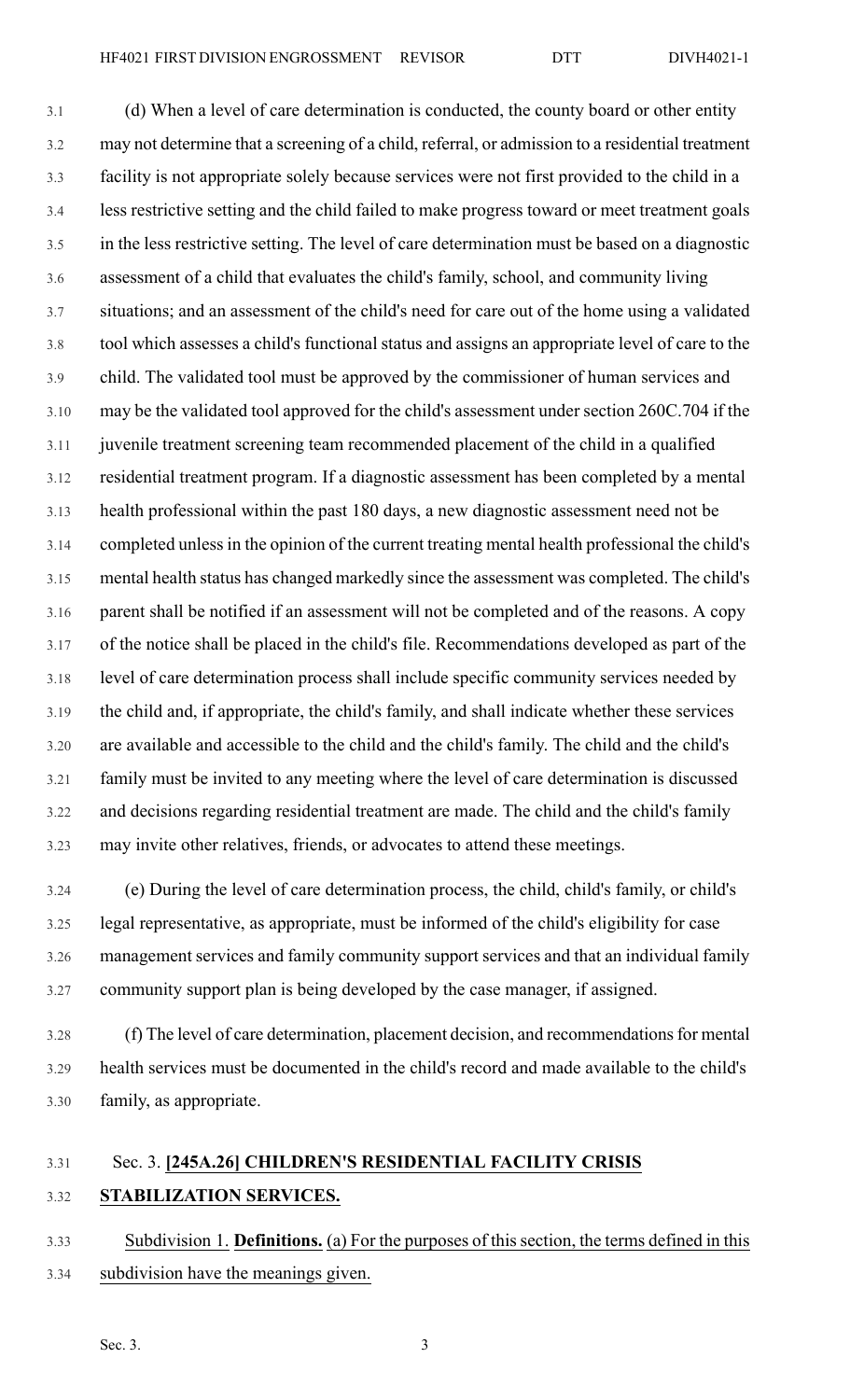| 4.1  | (b) "Clinical trainee" means a staff person who is qualified under section 245I.04,                |
|------|----------------------------------------------------------------------------------------------------|
| 4.2  | subdivision 6.                                                                                     |
| 4.3  | (c) "License holder" means an individual, organization, or government entity that was              |
| 4.4  | issued a license by the commissioner of human services under this chapter for residential          |
| 4.5  | mental health treatment for children with emotional disturbance according to Minnesota             |
| 4.6  | Rules, parts 2960.0010 to 2960.0220 and 2960.0580 to 2960.0700, or shelter care services           |
| 4.7  | according to Minnesota Rules, parts 2960.0010 to 2960.0120 and 2960.0510 to 2960.0530.             |
| 4.8  | (d) "Mental health professional" means an individual who is qualified under section                |
| 4.9  | 245I.04, subdivision 2.                                                                            |
| 4.10 | Subd. 2. Scope and applicability. (a) This section establishes additional licensing                |
| 4.11 | requirements for a children's residential facility to provide children's residential crisis        |
| 4.12 | stabilization services to a child who is experiencing a mental health crisis and is in need of     |
| 4.13 | residential treatment services.                                                                    |
| 4.14 | (b) A children's residential facility may provide residential crisis stabilization services        |
| 4.15 | only if the facility is licensed to provide:                                                       |
| 4.16 | (1) residential mental health treatment for children with emotional disturbance according          |
| 4.17 | to Minnesota Rules, parts 2960.0010 to 2960.0220 and 2960.0580 to 2960.0700; or                    |
| 4.18 | (2) shelter care services according to Minnesota Rules, parts 2960.0010 to 2960.0120               |
| 4.19 | and 2960.0510 to 2960.0530.                                                                        |
| 4.20 | (c) If a child receives residential crisis stabilization services for 35 days or fewer in a        |
| 4.21 | facility licensed according to paragraph (b), clause (1), the facility is not required to complete |
| 4.22 | a diagnostic assessment or treatment plan under Minnesota Rules, part 2960.0180, subpart           |
| 4.23 | 2, and part 2960.0600.                                                                             |
| 4.24 | (d) If a child receives residential crisis stabilization services for 35 days or fewer in a        |
| 4.25 | facility licensed according to paragraph (b), clause (2), the facility is not required to develop  |
| 4.26 | a plan for meeting the child's immediate needs under Minnesota Rules, part 2960.0520,              |
| 4.27 | subpart 3.                                                                                         |
| 4.28 | Subd. 3. Eligibility for services. An individual is eligible for children's residential crisis     |
| 4.29 | stabilization services if the individual is under 19 years of age and meets the eligibility        |
| 4.30 | criteria for crisis services under section 256B.0624, subdivision 3.                               |
| 4.31 | Subd. 4. Required services; providers. (a) A license holder providing residential crisis           |
| 4.32 | stabilization services must continually follow a child's individual crisis treatment plan to       |
| 4.33 | improve the child's functioning.                                                                   |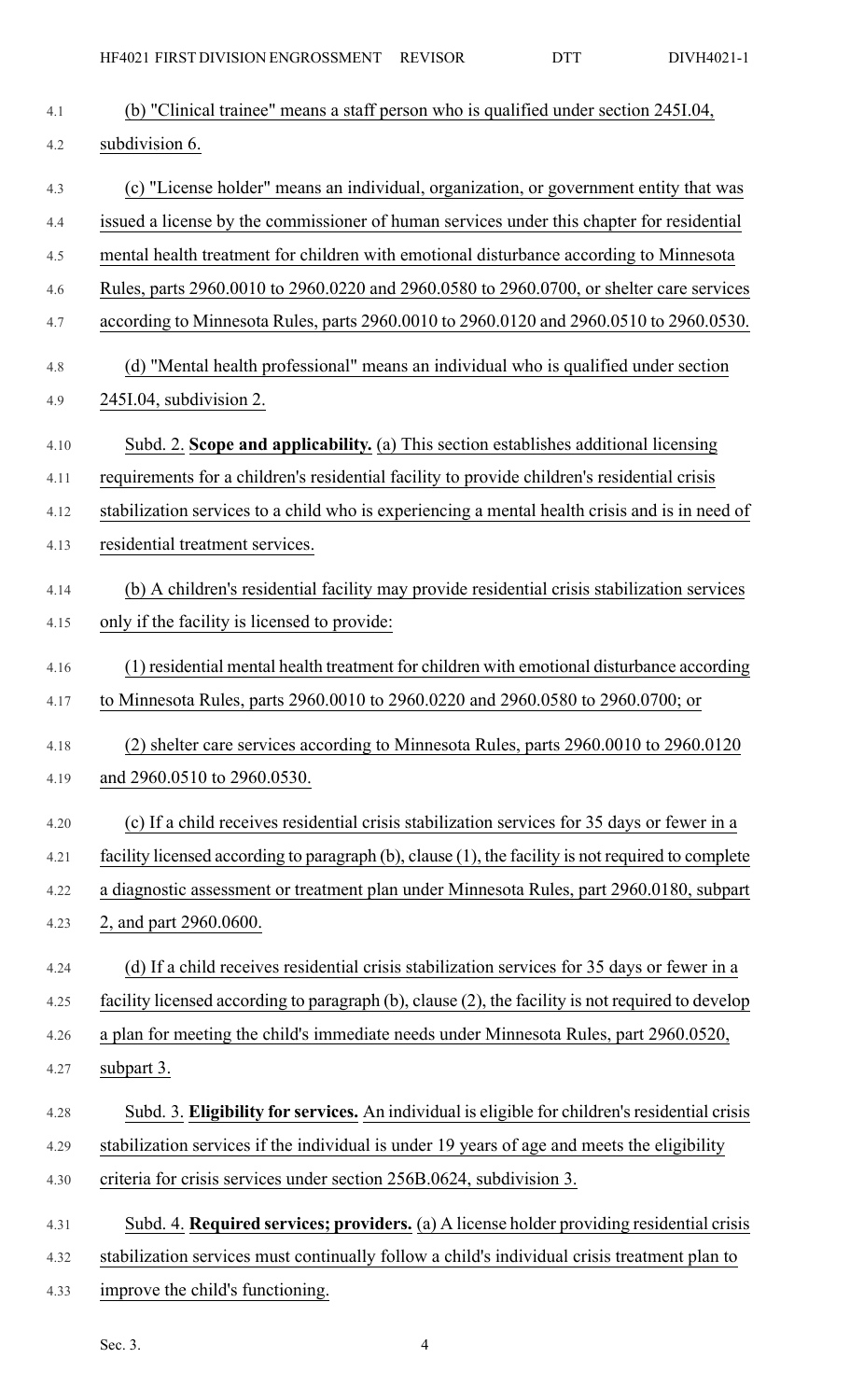| 5.1  | (b) The license holder must offer and have the capacity to directly provide the following       |
|------|-------------------------------------------------------------------------------------------------|
| 5.2  | treatment services to a child:                                                                  |
| 5.3  | $(1)$ crisis stabilization services as described in section 256B.0624, subdivision 7;           |
| 5.4  | (2) mental health services as specified in the child's individual crisis treatment plan,        |
| 5.5  | according to the child's treatment needs;                                                       |
| 5.6  | (3) health services and medication administration, if applicable; and                           |
| 5.7  | (4) referrals for the child to community-based treatment providers and support services         |
| 5.8  | for the child's transition from residential crisis stabilization to another treatment setting.  |
| 5.9  | (c) Children's residential crisis stabilization services must be provided by a qualified        |
| 5.10 | staff person listed in section 256B.0624, subdivision 8, according to the scope of practice     |
| 5.11 | for the individual staff person's position.                                                     |
| 5.12 | Subd. 5. Assessment and treatment planning. (a) Within 24 hours of a child's admission          |
| 5.13 | for residential crisis stabilization, the license holder must assess the child and document the |
| 5.14 | child's immediate needs, including the child's:                                                 |
| 5.15 | (1) health and safety, including the need for crisis assistance; and                            |
| 5.16 | (2) need for connection to family and other natural supports.                                   |
| 5.17 | (b) Within 24 hours of a child's admission for residential crisis stabilization, the license    |
| 5.18 | holder must complete a crisis treatment plan for the child, according to the requirements       |
|      |                                                                                                 |
| 5.19 | for a crisis treatment plan under section 256B.0624, subdivision 11. The license holder must    |
| 5.20 | base the child's crisis treatment plan on the child's referral information and the assessment   |
| 5.21 | of the child's immediate needs under paragraph (a). A mental health professional or a clinical  |
| 5.22 | trainee under the supervision of a mental health professional must complete the crisis          |
| 5.23 | treatment plan. A crisis treatment plan completed by a clinical trainee must contain            |
| 5.24 | documentation of approval, as defined in section 245I.02, subdivision 2, by a mental health     |
| 5.25 | professional within five business days of initial completion by the clinical trainee.           |
| 5.26 | (c) A mental health professional must review a child's crisis treatment plan each week          |
| 5.27 | and document the weekly reviews in the child's client file.                                     |
| 5.28 | (d) For a client receiving children's residential crisis stabilization services who is 18       |
| 5.29 | years of age or older, the license holder must complete an individual abuse prevention plan     |
| 5.30 | for the client, pursuant to section 245A.65, subdivision 2, as part of the client's crisis      |